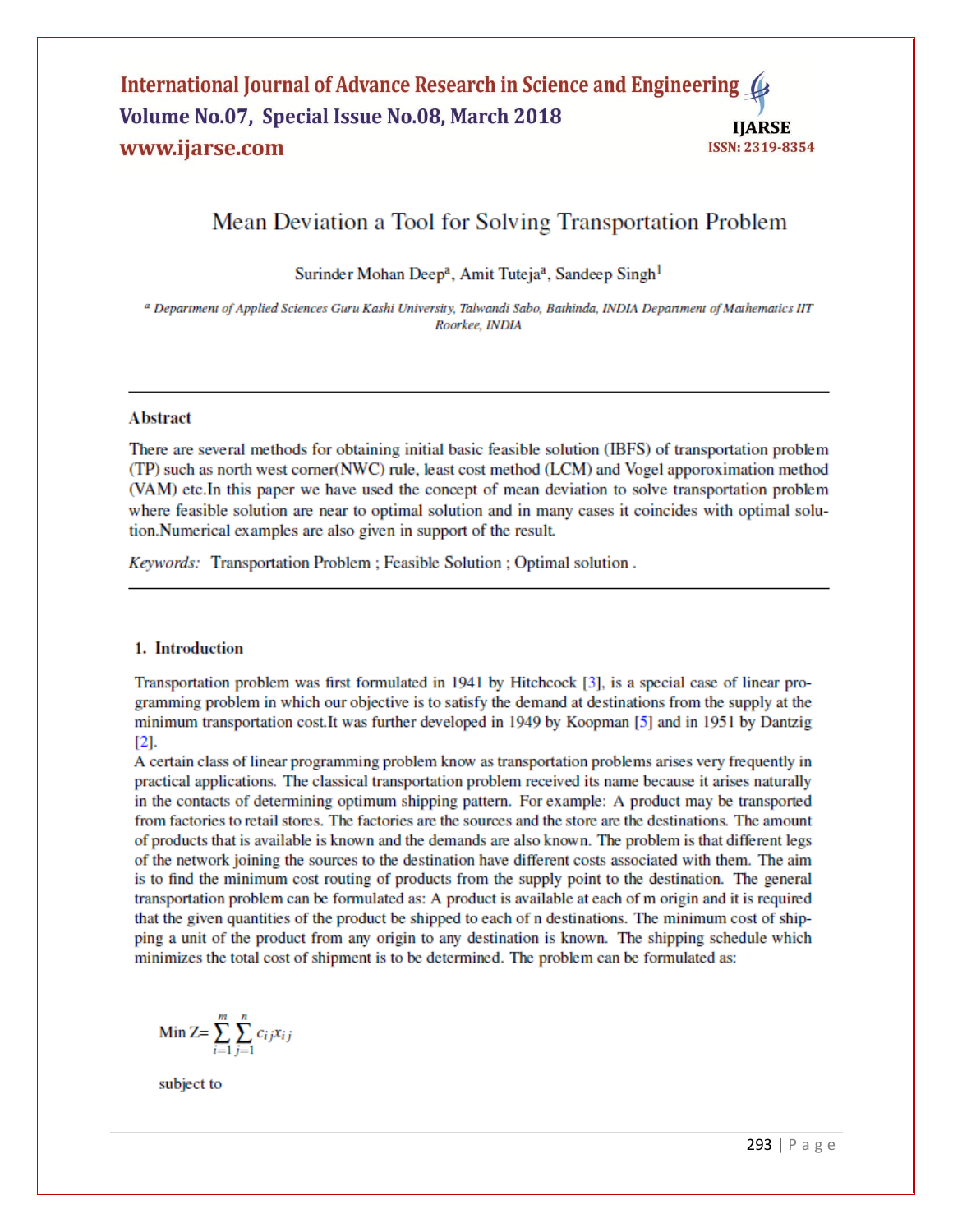#### International Journal of Advance Research in Science and Engineering ( Volume No.07, Special Issue No.08, March 2018 **IIARSE** www.ijarse.com **ISSN: 2319-8354**

$$
\sum_{j=1}^{n} x_{ij} = a_i, i = 1, 2, \dots m
$$

$$
\sum_{i=1}^{m} x_{ij} = b_j, j = 1, 2, \dots n
$$

$$
x_{ij} \ge 0
$$
, for all  $i, j$ 

For each supply point  $i$ ,  $(i = 1, 2, ...m)$  and demand point  $j$ ,  $(j = 1, 2, ...n)$  $c_{ij}$ =unit transportation cost from  $i^{th}$  source to  $i^{th}$  destination

 $x_i$  = amount of homogeneous product transported from  $t^h$  source to  $i^h$  destination

 $a_i$ =amount of supply at  $i^{th}$  source.

 $b_i$ =amount of demand at  $i^{th}$  destination.

where  $a_i$  and  $b_j$  are given non-negative numbers and assumed that total supply is equal to total demand, i.e.  $\sum_{i=1}^{m} a_i = \sum_{i=1}^{n} b_i$ , then transportation problem is called balanced otherwise it is called unbal-

anced. The aim is to minimize the objective function satisfying the above mentioned constraints. In the classical transportation problem of linear programming, the traditional objective is one of minimizing the total cost.

Many authors have tried to solve the problems in different ways to reach the optimality in minimum number of steps. In 1990, Kirca and Satir [4], have explained about a heuristic for obtaining an initial solution for the TP. They explained about the superior performance of the new heuristic over VAM in terms of total cost obtained, number of iterations required to reach the final solution.

In 2012 Ouddoos et al. [7], have discussed ASM-method to find optimal solution of wide number of problems. In 2014, Mamidi and Murphy [6], have tried to reveal that proposed direct methods namely NMD and Exponential method do not present optimal solution at all times. In 2014, Babu et al, [1], have proposed a new algorithm named implied cost method where feasible solutions are lower than VAM and very close to optimal solution. After studying the literature we have proposed DSM method to find the initial feasible solution to transportation problems.

Because of the special structure of the transportation model, the problem can also be represented as Table 1

| налю 1. налива герпозованной от посмотря) |                    |          |   |          |                |
|-------------------------------------------|--------------------|----------|---|----------|----------------|
| Destination<br>source $\downarrow$        | $\boldsymbol{D_1}$ | $D_2$    | . | $D_n$    | supply $(a_i)$ |
|                                           | $c_{11}$           | $c_{12}$ | . | $c_{1n}$ | a1             |
| S2                                        | $c_{21}$           | $c_{22}$ |   | $c_{2n}$ | a2             |
|                                           |                    |          |   |          |                |
| $S_m$                                     | $c_{m1}$           | $c_{m2}$ | . | $c_{mn}$ | $a_m$          |
| Demand $(b_i)$                            |                    |          | . | $b_n$    |                |

Table 1: Tabular representation of model  $(\alpha)$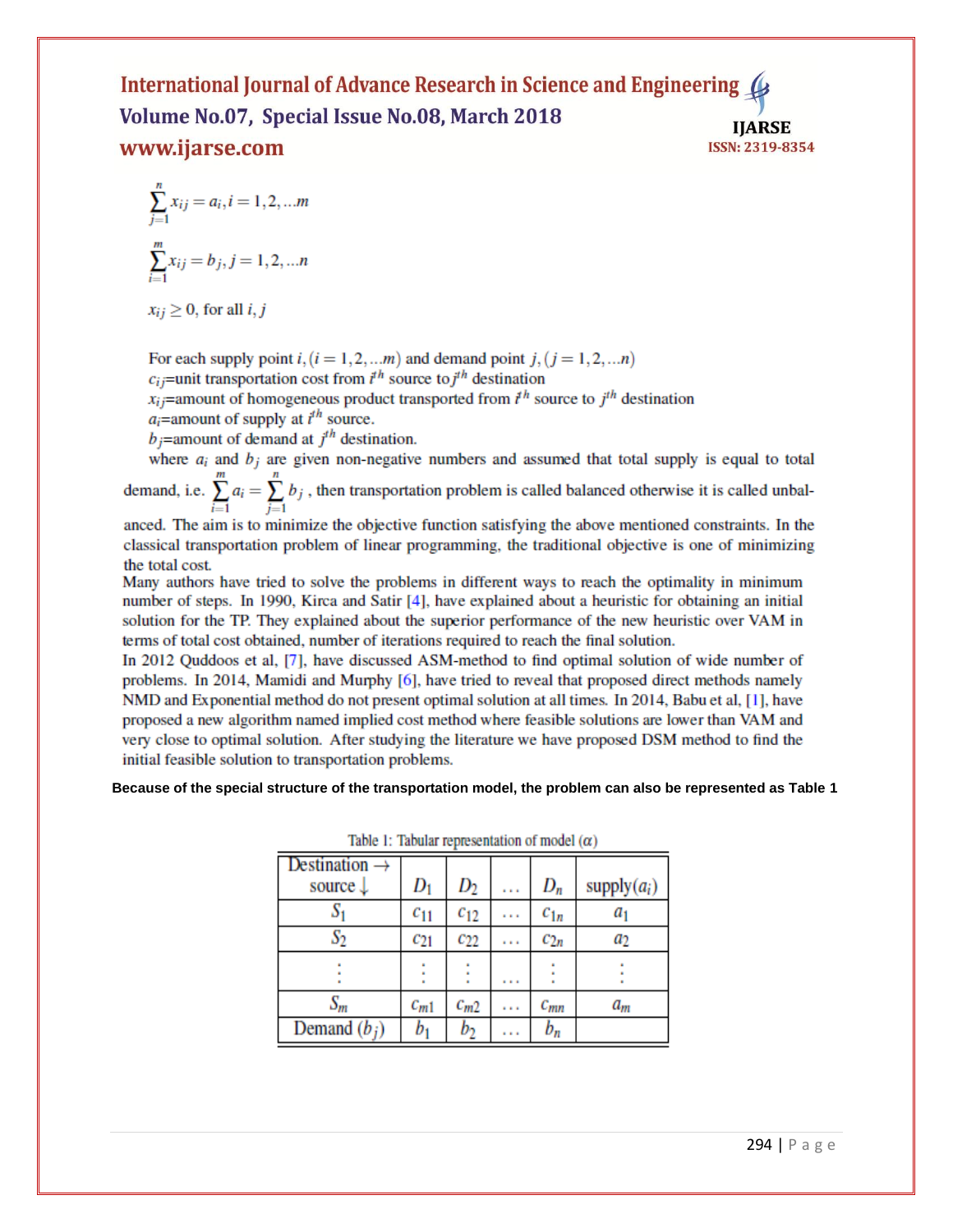## International Journal of Advance Research in Science and Engineering Volume No.07, Special Issue No.08, March 2018 **IIARSE** www.ijarse.com ISSN: 2319-8354

1.1. definitions

1. Mean Deviation:- Mean deviation of n observations  $x_1, x_2, ..., x_n$  about any arbitrary real no, A is given by

$$
(M.D)_A = 1/n \sum_{i=1}^n |x_i - A|
$$

2. Feasible Solution :  $-Feasiblesolution of a transportation problem is that solution for which all  $x_{ij} \geq 0$ .$ 

3. Basic Feasible Solution :- A feasible solution of a transportation problem is said to be basic feasible if total no. of allocations is  $m+n-1$ .

4. Optimal Solution :- Solution of transportation problem which cannot be further improved is called Optimal Solution.

### 1.2. Algorithm of Proposed Method

To proceed with proposed method the given steps are followed:

step 1. Represent the given TP into the form of cost matrix as Table 1

step 2. If the TP is not balanced than make it balance by adding dummy row or column as per necessity.

step 3. Find Mean Deviation of each row about its least cost.

step 4. Find Mean Deviation of each column about its least cost.

step 5. Allocate the amount (minimum of supply and demand) at the smallest cost in the row or column where mean deviation is maximum.

step 6. If tie occur at step 5 then first do allocation at the place where cost is least.

step 7. Cross out the row or column which ever is satisfied in step 5.

step 8. For the uncrossed rows and columns repeat the step 3 and 4 and do the next allocation as in step 5 and 6. Continue in this way until each row and column is satisfied.

## 2. Numerical Examples

Numerical example: Input data and initial solution obtained by applying DSM method for different examples is given in tables 2-4.